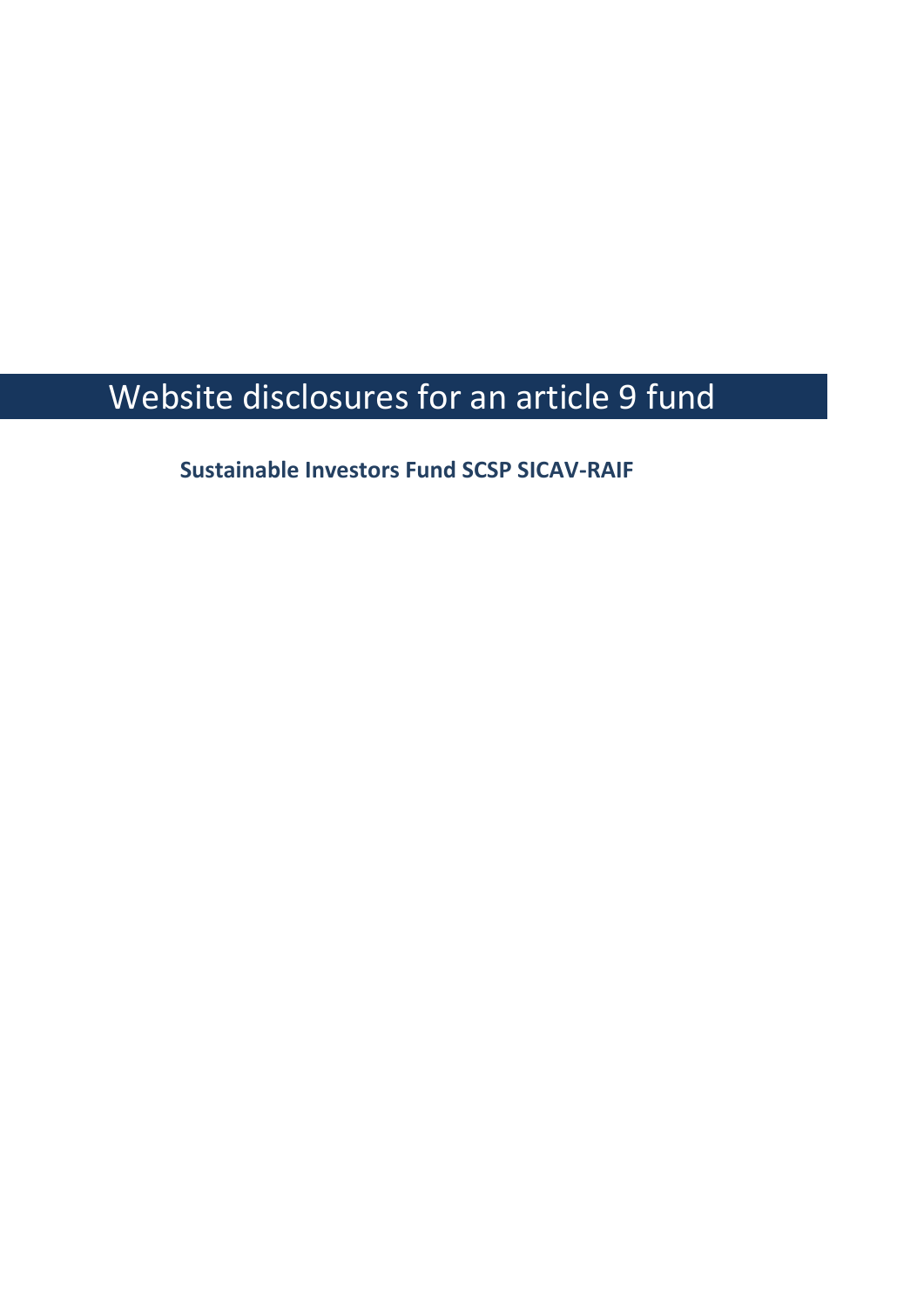| NO SIGNIFICANT HARM TO THE SUSTAINABLE INVESTMENT OBJECTIVE                                                                                                                                                                                                                                                                                                                                                                                                                                                                                                                                                                                                                                                                                                                                                                                                                                                                                                                                                                                                                                                                         |
|-------------------------------------------------------------------------------------------------------------------------------------------------------------------------------------------------------------------------------------------------------------------------------------------------------------------------------------------------------------------------------------------------------------------------------------------------------------------------------------------------------------------------------------------------------------------------------------------------------------------------------------------------------------------------------------------------------------------------------------------------------------------------------------------------------------------------------------------------------------------------------------------------------------------------------------------------------------------------------------------------------------------------------------------------------------------------------------------------------------------------------------|
| To ensure that the investments of Sustainable Investors Fund SCSp SICAV-RAIF (the "Partnership") do not<br>significantly harm any sustainable investment objective, the Partnership will comply at all times the following<br>Environmental, Social and Governance ("ESG") principles:                                                                                                                                                                                                                                                                                                                                                                                                                                                                                                                                                                                                                                                                                                                                                                                                                                              |
| $\triangleright$ The Partnership will not invest in companies or other entities in which business revenue derives from<br>activities which: consist of illegal products or engages in illegal activities; involve the financing of or the<br>production, supply and/or trade of, weapons and/or equipment of war; utilize forced labor or child labor;<br>consist of prostitution or pornography, consist of operations of gambling activities (including online<br>gambling, casinos and equivalent enterprises);<br>$\triangleright$ The Partnership will not participate in any investment that is directly related to the production of Cluster<br>Munitions, landmines and/or any other similar weapons. For this purpose, "Cluster Munitions" will be<br>interpreted in accordance with the law of 4 June 2009 ratifying the Convention on Cluster Munitions;<br>The Partnership will not make an investment in a portfolio company that engages in activities, countries<br>➤<br>or territories prohibited or sanctioned by the United Nations, the European Union, the United States or<br>other relevant sanction regimes. |
| SUSTAINABLE INVESTMENT OBJECTIVE                                                                                                                                                                                                                                                                                                                                                                                                                                                                                                                                                                                                                                                                                                                                                                                                                                                                                                                                                                                                                                                                                                    |
| The Partnership will seek to generate attractive long-term returns through early stage investment and ownership<br>in public and private asset managers who incorporate sustainability as a key driver of investment returns by<br>investing in Sustainable Investors Fund, LP (the "Main Fund") a Delaware limited partnership, in which the<br>Partnership shall invest more than 85% of its assets. The focus will be on strategies that provide capital market<br>solutions to pressing global challenges, with a primary focus on the environment, health & wellness, and financial<br>inclusion. We seek solutions that can revolutionize how capital is invested to address such urgent challenges as<br>climate change, resource scarcity, and economic inequality.                                                                                                                                                                                                                                                                                                                                                         |
| At the aggregate level, the Main Fund will seek to map its investments' impact objectives to the United Nation's<br>Sustainable Development Goals, while reporting on its impact using quantitative metrics. The Main Fund will also<br>collaborate with independent consultants to review impact management processes, and ensure progress towards<br>the investments' impact objectives.                                                                                                                                                                                                                                                                                                                                                                                                                                                                                                                                                                                                                                                                                                                                          |
| <b>INVESTMENT STRATEGY</b>                                                                                                                                                                                                                                                                                                                                                                                                                                                                                                                                                                                                                                                                                                                                                                                                                                                                                                                                                                                                                                                                                                          |
| The purpose of the Partnership shall be to make, hold and realize investments as a feeder entity in the Main Fund.                                                                                                                                                                                                                                                                                                                                                                                                                                                                                                                                                                                                                                                                                                                                                                                                                                                                                                                                                                                                                  |
| The Main Fund will invest in public and private asset management firms which incorporate sustainability as a key<br>driver of investment returns, providing initial limited partner capital and/or investing into a fund's manager or<br>general partner. The focus will be on strategies that provide capital market solutions to pressing global challenges,<br>with a primary focus on the environment, health & wellness, and financial inclusion. In addition to the investment<br>screening criteria (described above) the strategy will be implemented through choosing investments that fulfil four<br>key characteristics:                                                                                                                                                                                                                                                                                                                                                                                                                                                                                                 |

- 1. Its investment thesis addresses environmental or social issues, such as climate change or inequality.
- 2. It goes beyond advancing proven interventions, backing innovative solutions that may not be proven yet.
- 3. There is an opportunity for impact at scale or system-wide change.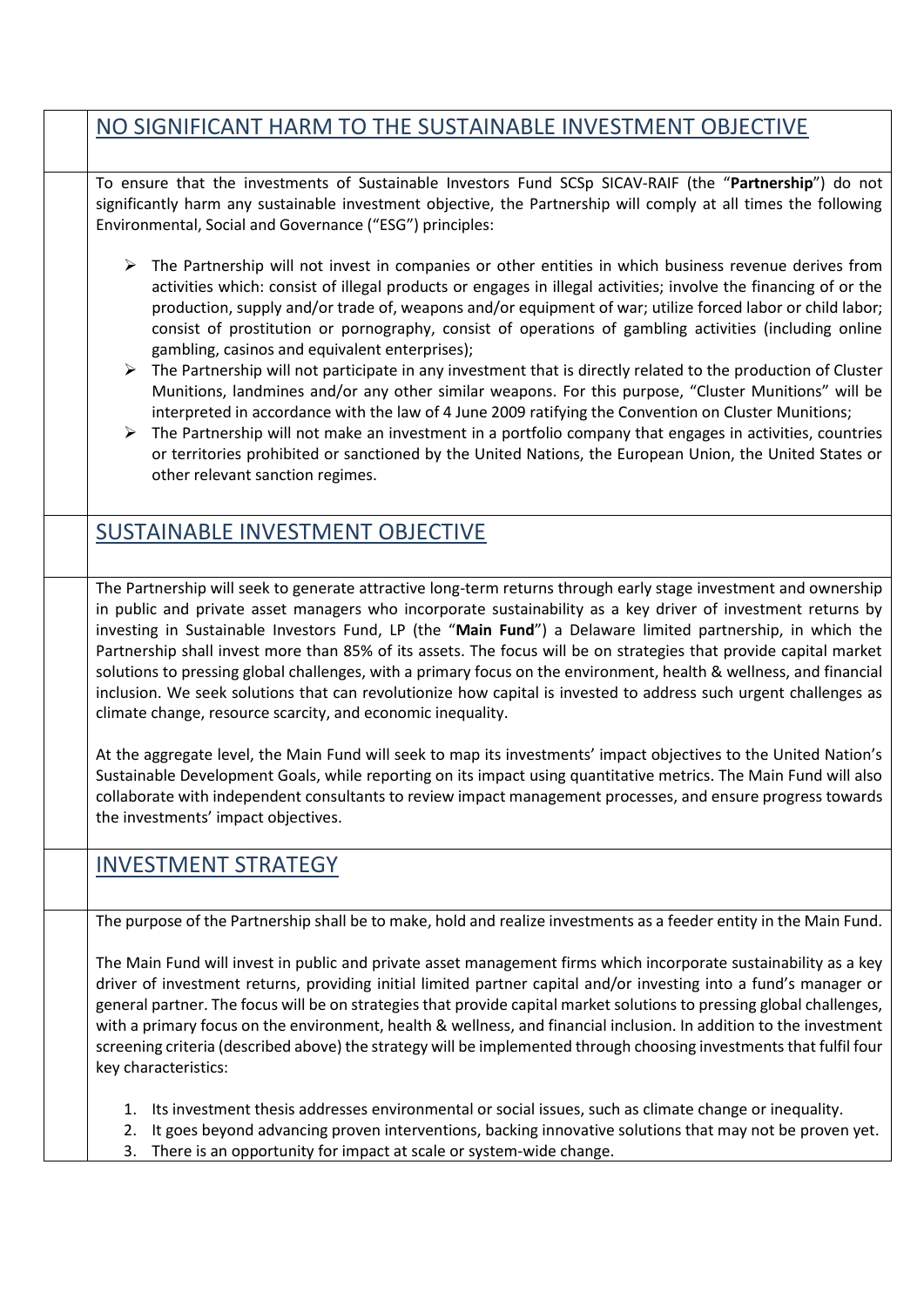4. The management team sees us as more than just a provider of capital but also as an added value partner, with us able to bring its expertise and networks to bear.

In order to assess a potential investment against these criteria, the Main Fund may take into consideration relevant ESG metrics, case studies, interviews with the management team and company visits. We seek out management teams with innovative ideas for impact at scale. These firms and ideas span a range of geographies, asset classes, and sectors. The firms in which we invest therefore encompass a variety of promising paths to impact: for example, providing long-term price guaranteesfor carbon credits so that carbon offset project developers gain better access to private capital; demonstrating and scaling fintech innovation in lending for underserved communities; or using litigation finance as a tool to address injustice.

During diligence, the Main Fund will also assess the governance practices of the investees' company, and use our expertise to evaluate their management structures, employee relations, remuneration of staff and tax compliance, to ensure these are sound and responsible.

## MONITORING OF ENVIRONMENTAL OR SOCIAL CHARACTERISTICS

During the investment decision making process, the Main Fund will identify the key KPIs that will demonstrate whether the investment has been successful in realizing social and/or environmental impact, both the tactical KPIs that indicate progress is being made in the near term, and KPIs that are indicative of more systemic, long term change. The Main Fund will then monitor these KPIs on an annual basis, and provide focused support as needed to help ensure investees make progress against these goals.

## **METHODOLOGIES**

The Main Fund will work with portfolio managers to identify, report, and enhance the impact achieved through their investments. The investment team will regularly engage with the management teams on defining and executing their sustainability and impact strategy:

## *Due diligence Phase*:

- $\triangleright$  Select management teams committed to executing a sustainable investment strategy
- $\triangleright$  Assess the managers' current sustainability and impact strategy and its implementation, drawing on a proprietary assessment framework that closely aligns with the Impact Management Project. The five assessment criteria are:
	- a. Management: The Main Fund considers the firm's management team, evaluating its track record of commitment to impact and its potential for out-sized industry leadership and influence. In order to be considered for investment, we need to believe in the manager or team's ability to achieve impact and influence the asset management industry.
	- b. What outcomes are intended? Who benefits?: The Main Fund evaluates which social or environmental challenge the manager seeks to address, evaluating if the firm makes direct contribution to a UN SDG. Given our focus on both environmental and social impact, managers can be focused on a variety of SDGs; for example, SDG 10 (reducing inequalities) or 13 (climate action).
	- c. How Much (Intensity or Scale)?: The Main Fund evaluates each firm to see how much its work contributes to a UN SDG. In order to be considered for an investment, a firm would need to demonstrate its ability to profoundly impact individuals (intensity) or an industry or system (scale). Regardless of the intensity or scale of impact, firms should demonstrate the potential to achieve meaningful scale and revolutionize the asset management industry.
	- d. Contribution: The Main Fund then considers whether there is potential for outsized impact by scaling solutions or demonstrating proof of concept for uniquely innovative approaches. In order